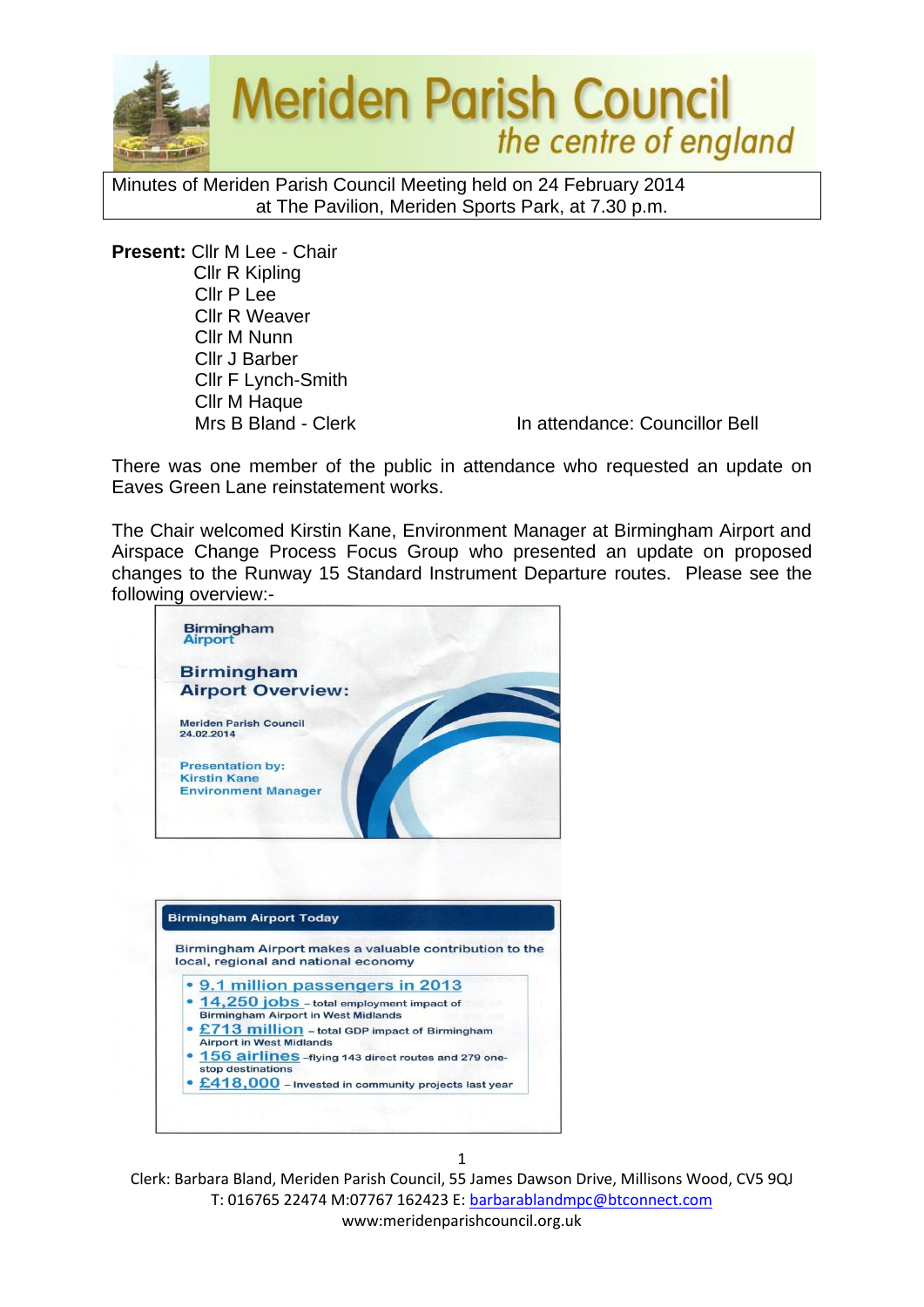



#### Why do we need to change the flight paths?

• The Runway is being extended 405m to the south east and will be operational by Spring 2014.

.We are undertaking two airspace change processes

- As aircraft will be touching down on the runway earlier,  $1.$ we are required to revise the arrival procedures to the runway 33 **COMPLETE**
- $\overline{2}$ . As the position where aircraft take will be further south, we are required to revised the departure procedures from runway 15

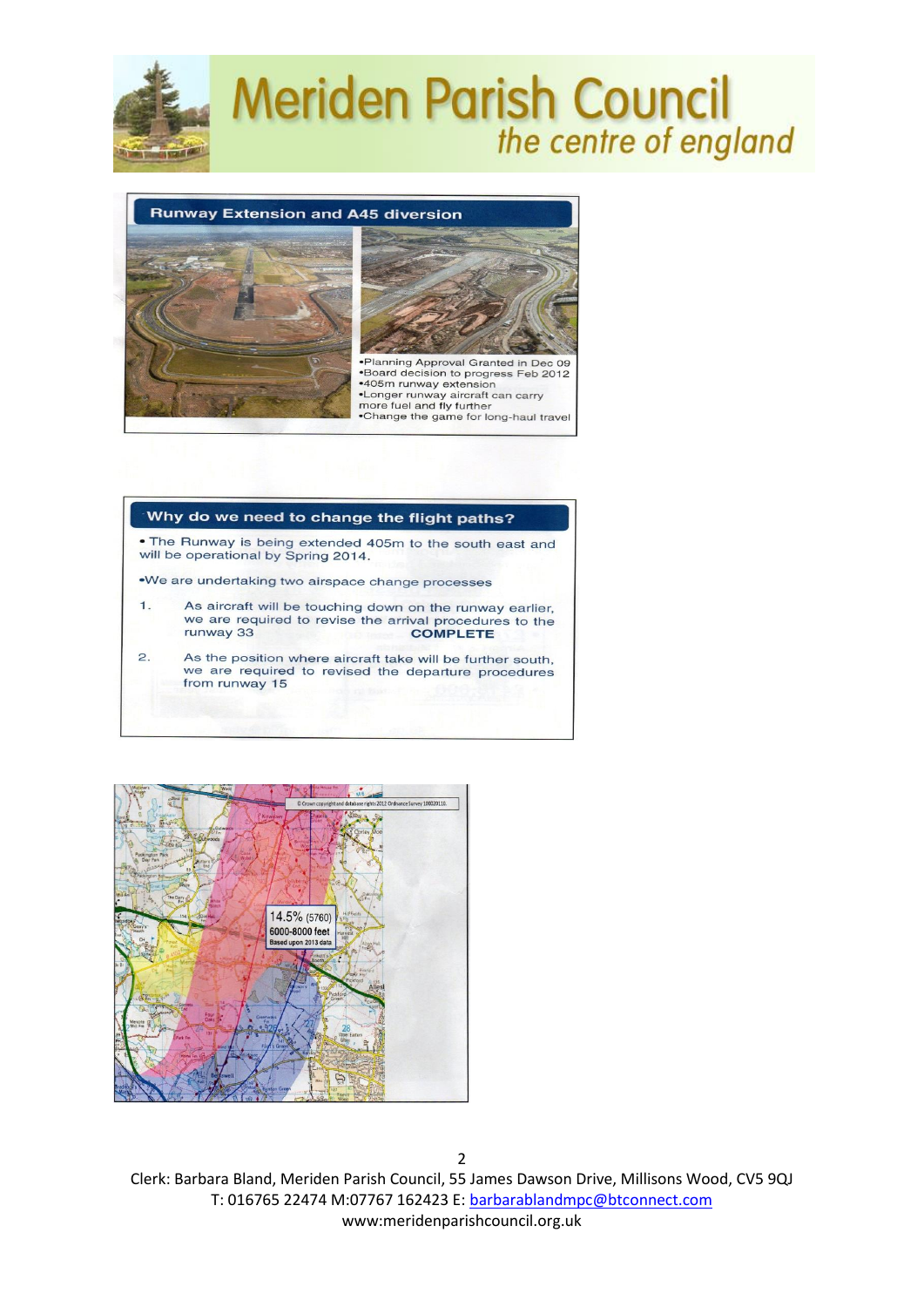

Ms Kane advised a 40M investment had been committed to airport planning and extension. The design of the flight paths was due to new navigation and tracking devices that no longer supported the Hampton Turn. Public consultation was undertaken in 2013 with Meriden residents in the Village Hall. Currently there are a number of trials on-going at different airports nationally transitioning from ground based navigation to satellite navigation or RVAV (area navigation), with Birmingham Airport as an early adopter. There is only one route affecting Meriden and this can be seen on the map above showing the existing routing highlighted pink and new routing highlighted purple; trials will commence in April 2014. There are currently 6,000 flights of which 15% will adopt the purple route flying at 6-8,000 feet.

Ms Kane further stated the importance of communicating with residents and this can be via E-newsletters; dedicated community Twitter account BHX\_community; website; a community impact programme providing feedback subscribing to community impact alerts at [community@birminghamairport.co.uk;](mailto:community@birminghamairport.co.uk) and helpline 0121- 767-7433.

Resident Q: Aircraft performance will make planes fly lower as they are bigger to take off and will not necessarily fly quicker?

A: Dependent of type of aircraft and if commercial flight – all aircraft technology will change.

RK Q: There will be impact on roads and getting into the airport?

A: There should be no change as there are obligations to operation of the airport where there is a volume increase of traffic to use public transport.

RK Q: There is one entrance and exit?

A: There may be some "tweaks" to Surface Access Strategy and this will be refreshed in accordance with Airports Commission and the Strategy for Aviation will change.

MH stated currently the airport serves 9M passengers; it is going to be a real challenge to get operators to commit and increase passenger numbers to 27M by 2030. There is much competition from Manchester and East Midlands and Birmingham are late in their runway extension programme losing operators to Manchester and East Midlands, the master plan will be identifying Birmingham's unique selling point including good railway and road networks.

KK summarised the benefit to the region and the competitive market to attract operators currently using other airports to use Birmingham.

The Chair thanked Ms Kane for attending and bringing Members up to date; information will be posted onto Parish Council website with links above. Ms Kane thanked Members and agreed to attend a future meeting, bringing an interactive presentation of updated flight paths after April's trials.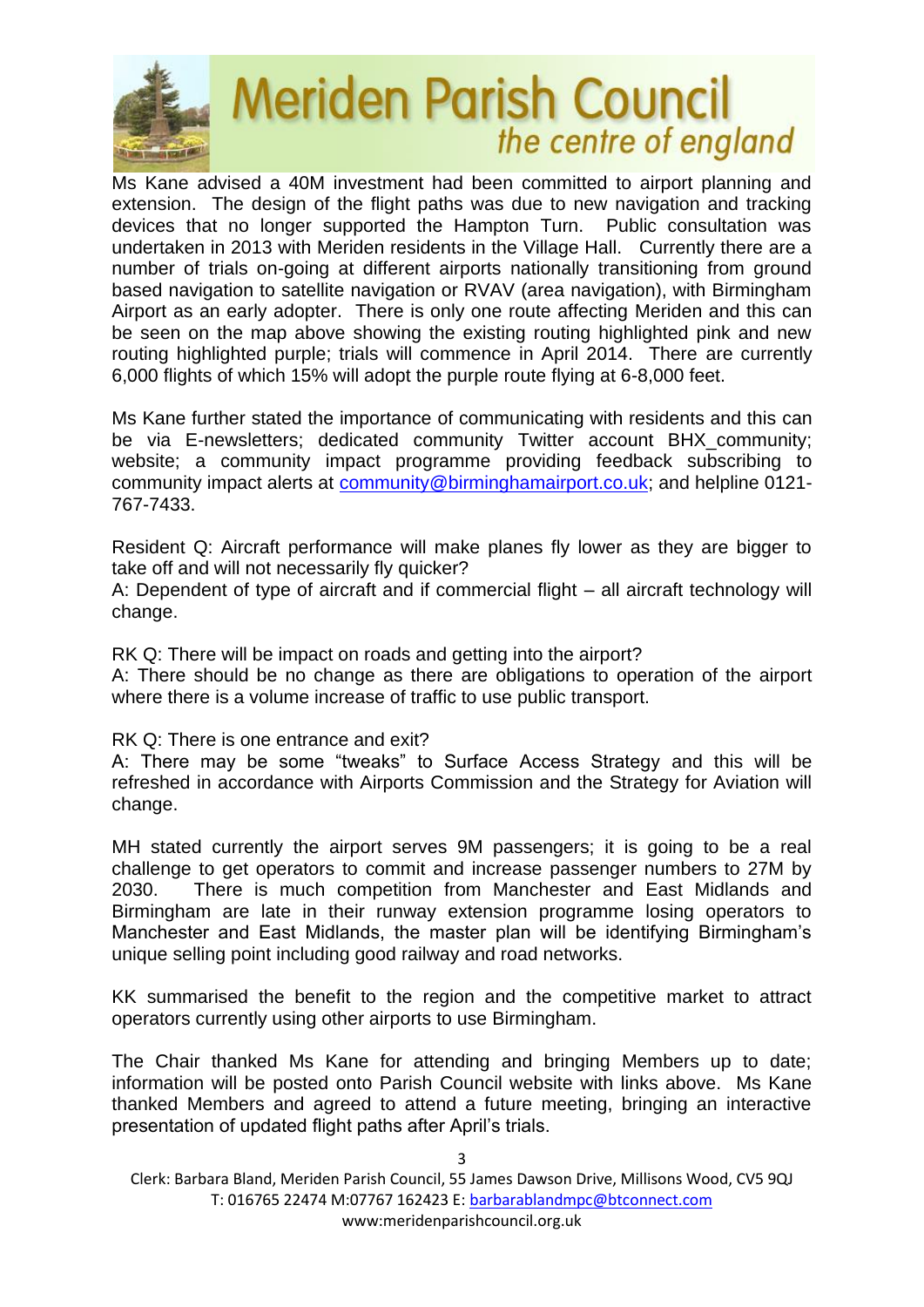

The Chair invited the resident to address Members regarding Eaves Green Lane and its reinstatement of ground and whether this should be directed to Parish Council or Solihull MBC.

The Chair replied that she had emailed Anne Brereton and received an reply from David Wigfield as follows dated 11<sup>th</sup> December 2013:-

"Dear Ms Lee,

Apologies for the delay in response – I was out of the office last week. There is really no update on the situation as explained in December – I understand Mr Burton continues to be out of the country, and attempts to pursue this matter through his solicitors and/or planning agent have met with no success. However, whilst we will continue to attempt to pursue the matter as and when any opportunity arises, these were relatively minor matters of detail and I would hope and expect that, with the passage of time and arrival of spring, natural regeneration will have addressed most outstanding concerns in any event. I hope this is of some assistance. "

Cllr P Lee had circulated to Members Mr Doug Bacon's email to SMBC regarding resident concerns of the lack of reinstatement to the site and recorded the length of time to address the conditions of injunction to return this site to agricultural land was unacceptable and proposed the Parish Council pursue this further.

The Chair advised of feedback from Solihull MBC and the official response from the Secretary of State and agreed to the PC writing to Anne Brereton acknowledging receiving Mr Bacon's email and endorsing the content.

# **1. Welcome & Apologies**

Cllr M Lee opened the meeting. The Chair accepted apologies from Cllr Dicicco.

### **2. Declarations of Interest**

There were no declarations of interest.

### **3. Minutes of 27th January 2014**

Members had been circulated minutes of 27<sup>th</sup> January 2014 for consideration prior to meeting. Cllr Kipling proposed approval of minutes, seconded by Cllr P Lee.

**IT WAS RESOLVED** Members accepted minutes of 27<sup>th</sup> January 2014 as read.

# **4. Standing Order/Financial Regulation Review**

The review of Standing Orders remains in process. WALC have notified the future Discontinuation of Cheque Payments in briefing FO1-14 Cheques Payment Legislative Reform Order and provided updates on the next steps to allow legal internet banking. This new legislation will need to be reflected in Standing Orders including Financial Regulations.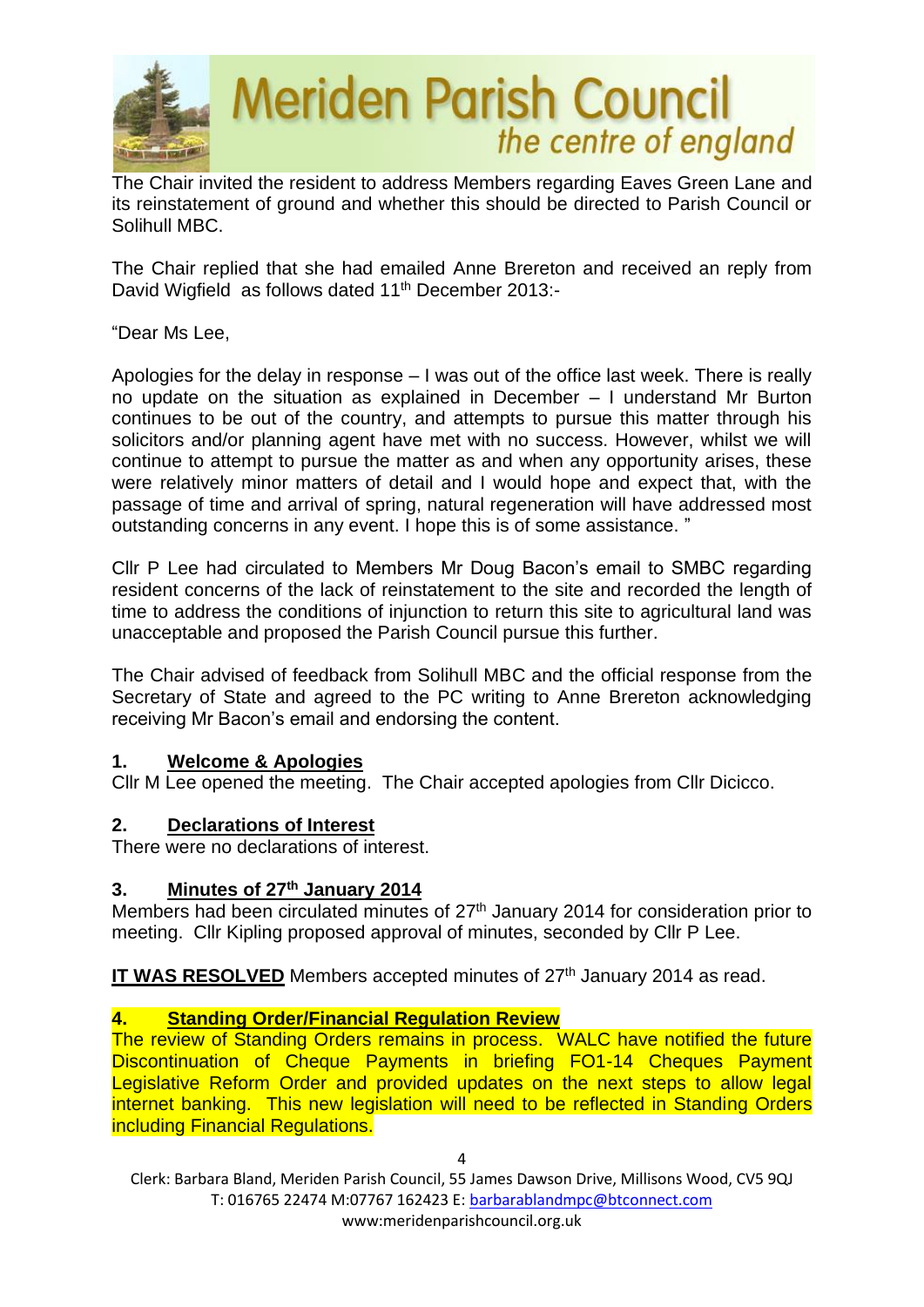

**IT WAS RESOLVED** Cllr Weaver and the Clerk will continue the review process.

### **5. FINANCE**

### 5.1 February Payments

Members received February payments for approval. The Clerk drew Members attention to a shortfall in business account to fully meet payments and advised a transfer from base rate track account.

**IT WAS RESOLVED** Members unanimously approved payments list and transfer request. The Chair signed payments notice and acknowledged transfer request.

5.2 Budget Process 2014-15

The Clerk is to arrange a meeting for the Finance Committee for budget setting and year end.

**IT WAS RESOLVED** The Clerk to arrange Finance Committee meeting.

### 5.3 Land Investments

Cllr Kipling proposed that the sale proceeds of Maxstoke Lane playing fields, in part, be used to fund the purchase of land identified for sale within Meriden Parish which will provide long term investment portfolio for future sale, the protection of development of greenbelt and potential future expansion of sports park pitches.

Members discussed the proposal and Cllr Lynch-Smith stated that landowners have moved out of Meriden with some land already being identified as development sites with retainers for landowners for developers to have first refusal on any sale.

The brown field site on Birmingham Road has planning permission expired and Cllr Kipling was requested to find out who owns this. Cllr Lynch-Smith stated that SMBC had brought in external people to provide licences and it has proven an expensive exercise to identify who owns what?

Cllr Bell advised that Balsall Common PC have been involved with land sale and purchase with SMBC's support and help to do it. Cllr Lynch-Smith to investigate.

Cllr Kipling stated that the purchase and asset of land is a better return and would be keen to identify plots of land around the village.

Cllr Weaver stated there must be a cost appraisal for agricultural land and fields along with identification of plots of land available, suitability and ownership; and asked who would undertake this? Cllr Kipling agreed to investigate and report back at next meeting.

**IT WAS RESOLVED** Cllr Kipling to investigate and report at next meeting.

Clerk: Barbara Bland, Meriden Parish Council, 55 James Dawson Drive, Millisons Wood, CV5 9QJ T: 016765 22474 M:07767 162423 E[: barbarablandmpc@btconnect.com](mailto:barbarablandmpc@btconnect.com) www:meridenparishcouncil.org.uk

5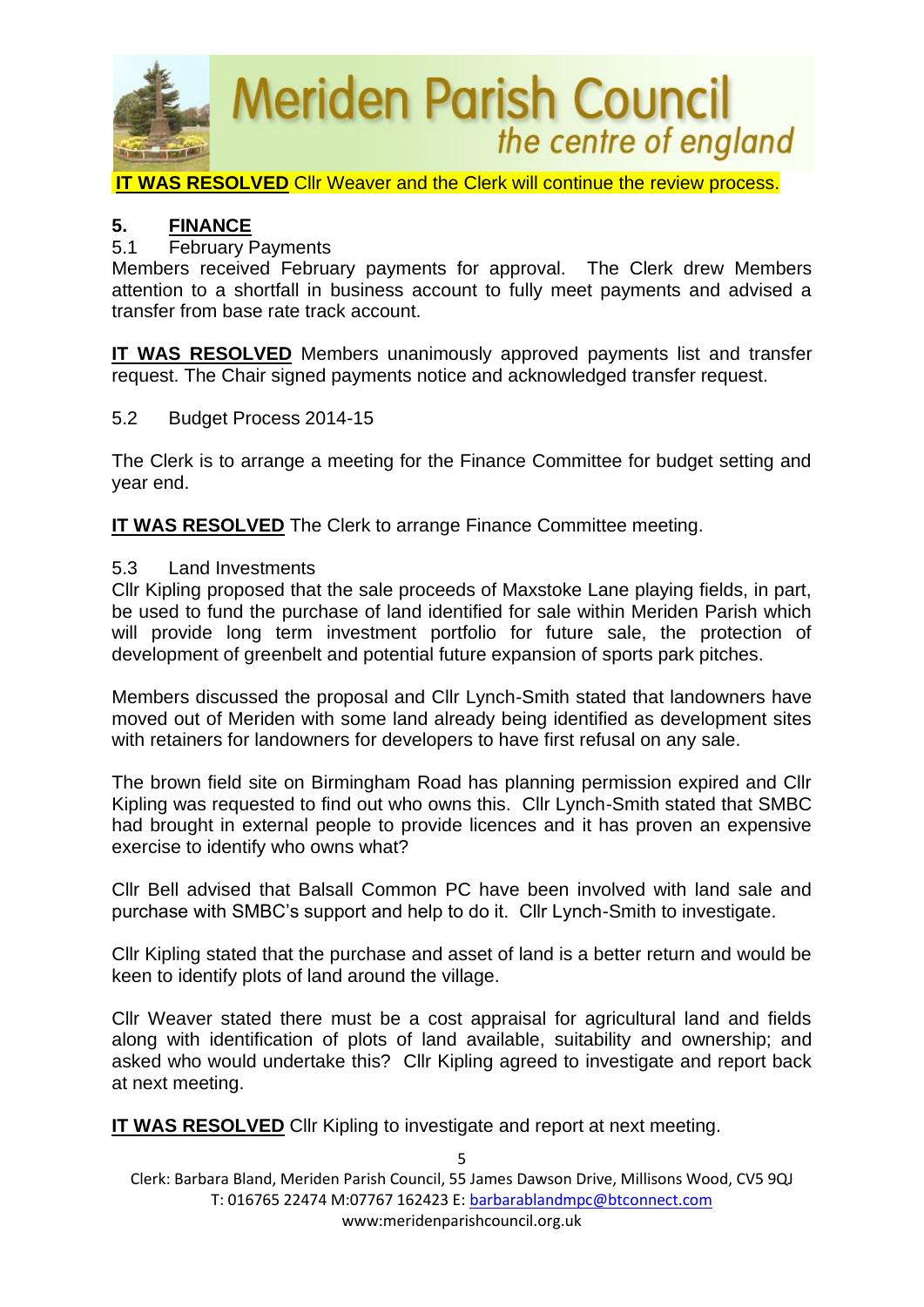

### **6. Progress Reports**

6.1 Village Hall Management Committee Nothing to report.

6.2 Community Governor for Meriden C of E School

Cllr Weaver reported Governor training had been delivered; school had reopened after half term; and a request has been received for use of tennis courts at Sports Park.

6.3 War Memorials Nothing to report.

6.4 Pool Tidy Nothing to report.

### 6.5 Allotment Representative

The Clerk reported that an enquiry had been received for an allotment from recent advertisement placed in Meriden Mag. Alan Gabbitas has been notified and he is to show interested resident plots available.

### 6.6 Footpaths/Forum

Cllr Lynch-Smith reported that the Heart of England walk had been cancelled due to adverse weather conditions.

### 6.7 Quarries Liaison Group

The Clerk advised increased vehicle movements using Hampton Lane and reported a "muck shift" from Leys Lane development site with materials being imported for quarry restoration. After numerous emails to operators, there has been no response and she has contacted David Wigfield and David Lechmere.

The Clerk further reported meeting with resident representatives and asked Members for their approval to investigate Traffic Regulation Orders for Hampton Lane and Berkswell Road to restrict HGV movements through the village.

**IT WAS RESOLVED** Members approved the Clerk's actions above.

6.8 Solihull Area Committee Nothing to report.

6.9 Tree Warden Nothing to report.

#### 6.10 Community Surgeries

The Clerk reported that a Community Surgery held on 13<sup>th</sup> January 2014 with Bruce Brant received three members of the public who raised the following issues:-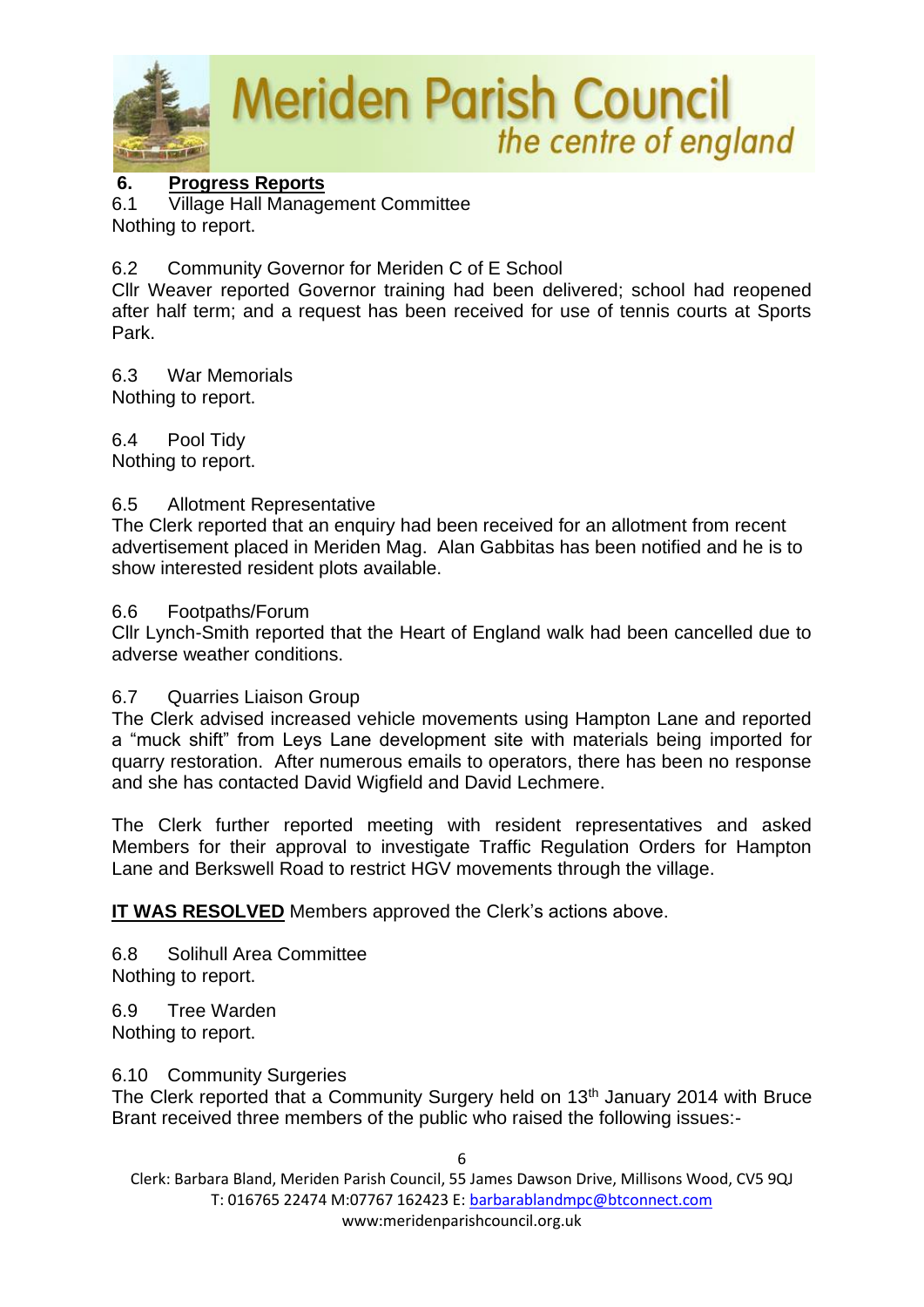

- Leys Lane damage to verges, curbs and resurface works Bruce Brant site inspection with site supervisor of recent works. There is also a Method Statement between Danny Gouveia SMBC and TWH to signpost all complaints and enquires to TWH site office.
- No PCSO's turned up for Beat Surgery with concerns over unlit skips in Alspath and Arden – emailed without response. Bruce Brant following up.
- Potholes Alspath referred to Bruce Brant.
- Pedestrian Walkway between shops and Arden disgraceful and no street cleaning being carried out referred to Wendy Henry SMBC street cleaning.
- 900 bus route along Showell Lane dangerous referred to Dave Lechmere and Paul Tovey for Highways comments.
- Meriden Gate site plan layout giving residents concerns regarding "shared space". Drivers not observing low speeds, pedestrians in nomans land when walking as no clear demarkation of highway, cycle, pedestrian pathways.

Update of outstanding items regarding roundabout repairs, trees, ordering Yew tree, bulb planting, Pool tidy with Rangers, new gateway signage, lay-by and parking, Fillongley crossing all of which are identified for Ward Action Plan.

Deferred Ashley Prior meeting to be rearranged.

**IT WAS RESOLVED** The Clerk to raise resident concerns with appropriate SMBC officers including vulnerability disabled, senior and child residents living on Meriden Gate and request calming measures.

6.11 Community Speed Watch Nothing to report.

# 6.12 HS2

Cllr Weaver advised completion and submission of response on behalf of Meriden PC and Area Committee for Parish and Town Councils. A safe receipt has been acknowledged for both submissions.

# **7. Clerk's Report on Urgent Decisions since last meeting**

The Clerk circulated by email to Members her actions since last meeting. There were no questions and the Chair expressed Members thanks and acknowledged content.

# **8. District and County Councillors' Reports**

Cllr Bell reported that HS2 is at petitioning stage with Parliamentary Agents appointed for increased mitigation; and advised Berkswell PC has appointed its own Parliamentary Agent.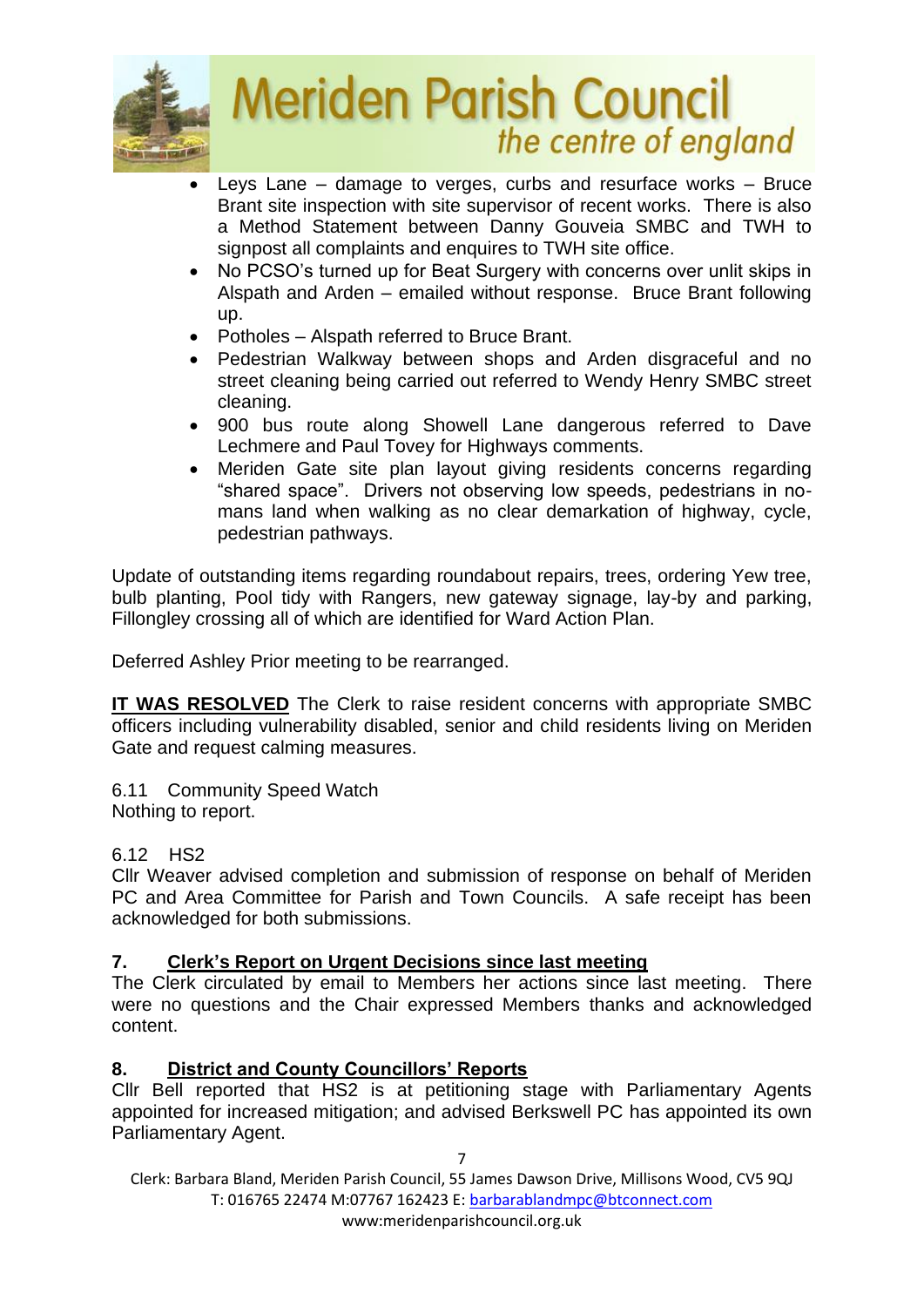

# **9. Meriden Village Matters**

### 9.1(i) Library Update

Cllr M Lee reported that a meeting is arranged for Thursday  $20<sup>th</sup>$  March for 9 am for the purpose of Wayne Plant's Property Services team explaining the Conditions Survey recently undertaken and what it means for the Library. It is a complicated report with a lot of technical detail within.

**IT WAS RESOLVED** The Chair, Cllr P Lee and the Clerk will be attending together with Cllr Bell.

9.1 (ii) Historic Panels Nothing to report.

### 9.2 Village Commemoration WW1

Cllr M Lee reported the website is now live with the calendar to be updated. Events to date confirmed are 30 Signals Regiment Football Match on Sat 18 Oct with Triumph Meriden FC; British Army Cricket Match in August; Cyclists Memorial Service and weekend in May, Remembrance Sunday in November; Chris Copper and Ron Potter organising a Cinema Night at the Village Hall; Imperial War Museum – Village trip to London.

The Chair and Cllr Weaver will be applying to the Heritage Lottery Fund for sustainability of this five year project and thanked the Working Group for their commitment and very positive good ideas. The facebook page that Cllr Nunn has developed will be populated by Cllr M Lee and it is noted that any new additions to website need to be with web designer by 21<sup>st</sup> March as he is taking extended leave to end of April.

Cllr Weaver advised she has spoken with Meriden School Head Teacher and the centenary commemorations are to be included in school curriculum.

Cllr Barber stated he had received a message from Lt. Slade of the Air Cadets who will volunteer for events from Balsall Common and Kenilworth Corps. Cllr Barber is also tasked with finding a "bugler" for the many events arranged.

Cllr P Lee advised of road closure on service road for Cyclist Memorial Service and he would organise.

The Chair advised promotional leaflets had been printed and some had been distributed at the London Bike Show. Cllr Weaver asked how these are to be distributed through the Parish. Cllr Lynch-Smith is to circulate amongst local businesses; she will be attending the Rotary Club Megaride planning meeting on 27<sup>th</sup> February; Cllr Haque is to take to local cycling shops and Neville Riley from Meriden Rotary Club will distribute at Wellesbourne Aerodrome cafe; Alan Lole to Meriden Tea Rooms, Lis Willis to primary school and CTC Heart of England were distributing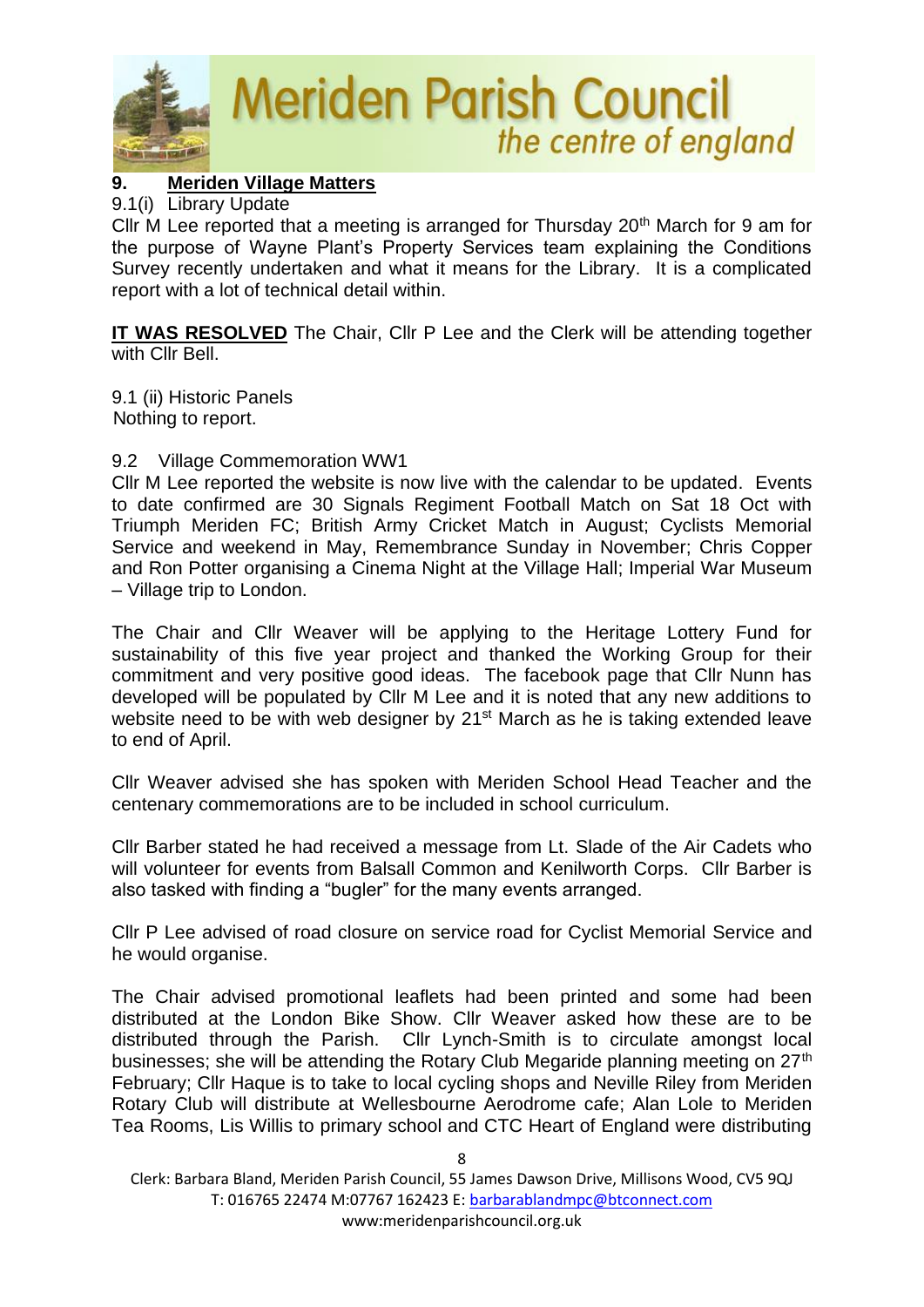

as well and a full page will be featured in Meriden Mag supplied by CTC Heart of England.

**IT WAS RESOLVED** Members unanimously supported and approved arrangements to date.

### 9.3 Memorial Plaque

The Chair advised invitations to attend the unveiling of the restored Memorial Plaque on Monday 24th March 2014 at 12 noon had been sent out to the Mayor of Solihull, Cllrs Bell, Dicicco and Allsopp and parish councillors as well as local historian Doreen Agutter. Neville Hunt whose father's estate paid for the renovation has confirmed that 5/6 family members will be present. Light refreshments will be served at the Pavilion for those attending.

**IT WAS RESOLVED** Members acknowledged arrangements and will confirm their attendance. Refreshments to be arranged by the Chair and Clerk as approved by members.

9.4 Meriden Gate

9.4(i) Alternative use of 10K playground funding

Cllr M Lee asked Members for their ideas of a "Wish List of community projects" for the 10K to be considered as follows:-

- (i) Contributing to new Library computers
- (ii) Pedestrian Crossing Fillongley Road
- (iii) Creation of car parking bays on Birmingham Road

The Clerk is requested to follow up with David Waterson and Members asked if there are any further projects to notify Clerk.

**IT WAS RESOLVED** Members to forward any other ideas for community projects to the Clerk. The Clerk will liaise with David Waterson regarding funding and overage conclusion.

9.4(ii) Tree Planting, hedge reinstatement and pedestrian walkways Please refer to item 7 Clerks Actions. The Clerk read the following to Members received from David Wigfield:-

"Dear Mrs Bland,

I'm still waiting to hear from the developer about the hedgerow planting (I assume this is a reference to a section of hedge on the northern site boundary with the public open space ?), but I have been informed by the Council's Clerk of Works that the emergency access is part and parcel of a package of ongoing highway works and is expected to be complete in approximately 3-4 weeks.

9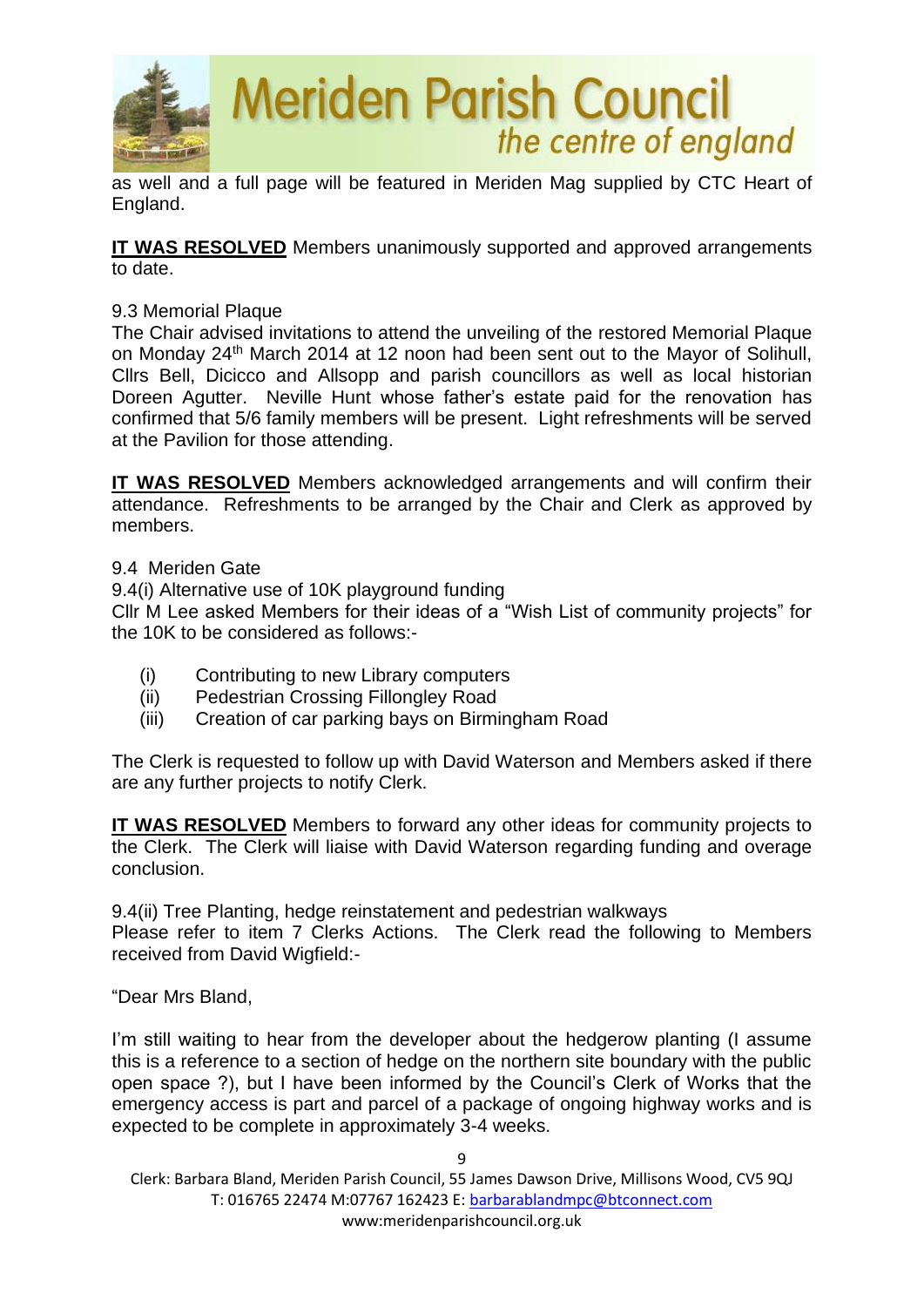

Also, that work has now started on the various 'public realm' planting which is programmed for this month, and that seeding of areas will follow after that. I hope this is of some assistance. "

# **IT WAS RESOLVED** The Clerk will monitor and update Members accordingly.

9.5 Taylor Wimpey Development & Associated Works

Residents continue to report damage to highway, lighting, verges and curbs by construction traffic. A site visit was undertaken by inspector of works to sign off recent Leys Lane sewer works and we await outcome. Issues have been raised with Neighbourhood and Highways teams regarding standard of work including reinstatement of land used as materials store at lay-by site.

**IT WAS RESOLVED** The Clerk will raise with Neighbourhood Co-ordinator and update Members accordingly.

### 9.6 Rural Ward Action Plan 2014-15

The Clerk circulated to Members the draft Ward Action Plan for approval; Kath Hemmings, Neighbourhood Manager has extended deadline for comments to 25<sup>th</sup> Feburary to accommodate Members approval at PC meeting.

#### 9.7 Ashley Prior Postponement

Due to prior commitment for Cabinet Members, Mr Prior sent last minute apologies for his non attendance at meeting scheduled for 10<sup>th</sup> February 2014. The Clerk will liaise with officers to rearrange.

**IT WAS RESOLVED** The Clerk will arrange further meeting with Mr Prior regarding highways issues.

#### 9.8 Impact Survey

Cllr Kipling requested update.

The Clerk advised she had contacted Hampton PC and spoken with Clerk regarding shared costs of impact survey, and received email from Hampton's Chair, Cllr Lewis as follows:-

"Thank you for your prompt reply with the info...certainly as far as we are concerned with the persistent road works (due to continue until September!) don't think there is much to be gained by a survey at present."

The Clerk advised a recently appointed Clerk is in post at Berkswell PC who she will contact in due course.

Cllr Kipling requested the Clerk to investigate the cost of an impact survey and report at next meeting.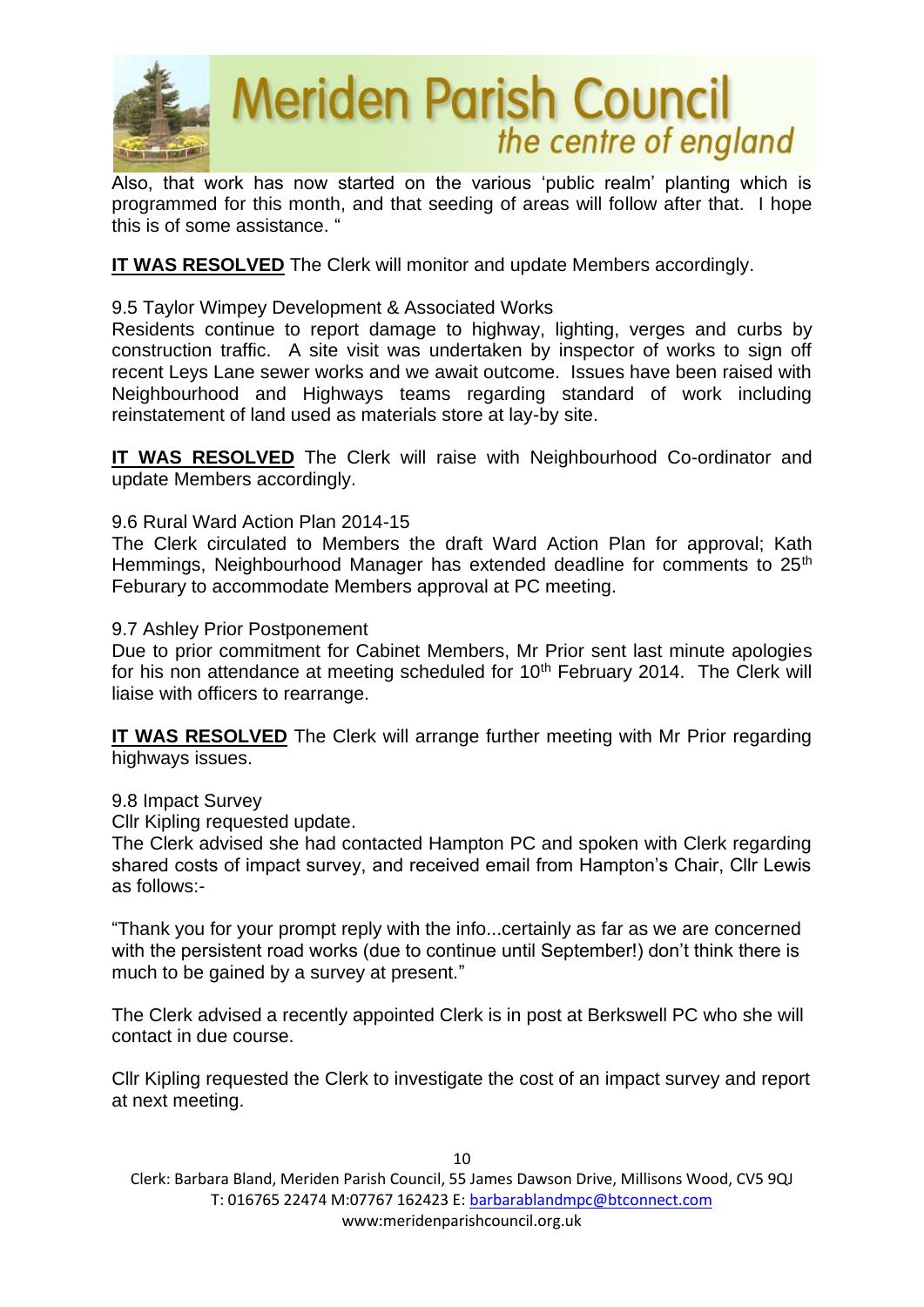

**IT WAS RESOLVED** The Clerk will report back to Members at next meeting.

### 9.9 Horse Chestnut Tree

The Clerk reported the instruction for Mr P Barton, Arboriculturalist, to examine, advise and report findings on health and future well-being of tree and avoidance of damage during resurfacing works. Letters have been sent to Mr Barlow, Packington Estate, and it is noted that planning permission approved in 2011 is now out of the 2 year period for work to begin; therefore a further letter has been written reminding the Estate of re-application for TPO607. The Clerk is meeting Mr Barton on site tomorrow, 25<sup>th</sup> February 2014.

**IT WAS RESOLVED** The Clerk will report back to Members at next meeting and circulate report when received.

### 9.10 Recycling Site

The Clerk stated a letter had been received from Sue Kentish, Waste and Recycling Service Delivery Officer, Environmental Services, regarding the re-siting of the recycling centre currently on the Queens Head car park. The site has been moved from Heart of England Club and Bulls Head previously. There is no available funding for damage to car park surfacing which is of impact to site management. Members had previously offered the site of the old public conveniences for this purpose but the site was not considered suitable by Environmental Services. The Clerk was instructed to contact Sue Kentish and confirm no suitable alternative site in Meriden.

**IT WAS RESOLVED** The Clerk will notify Sue Kentish of no suitable site identified.

# 9.11 Eaves Green Update

Please note this item has been covered under public participation with outcome endorsing Mr D Bacon's email letter to Anne Brereton.

# **10. Meriden Sports Park**

### 10.1 Directors Update

A user's group meeting is being arranged. Paul Jayes has complete half term sports camp activity days. There have been problems with fault alarm panel which has required replacement burner thermostats and burners 1 and 2, together with override of wiring to prevent motors running when heating switched off. Currently motors are running continuously due to wire configuration. All work completed by Dodd Mechanical and will be charged for by Property Services. A suggestion has been made for full service before end March.

**IT WAS RESOLVED** The Clerk will monitor and update at next meeting.

### 10.2 Patrol Alarms CCTV

Cllr P Lee advised nothing to report and the Clerk confirmed reminders to David Waterson confirms he is waiting on David Wilson Homes to comment.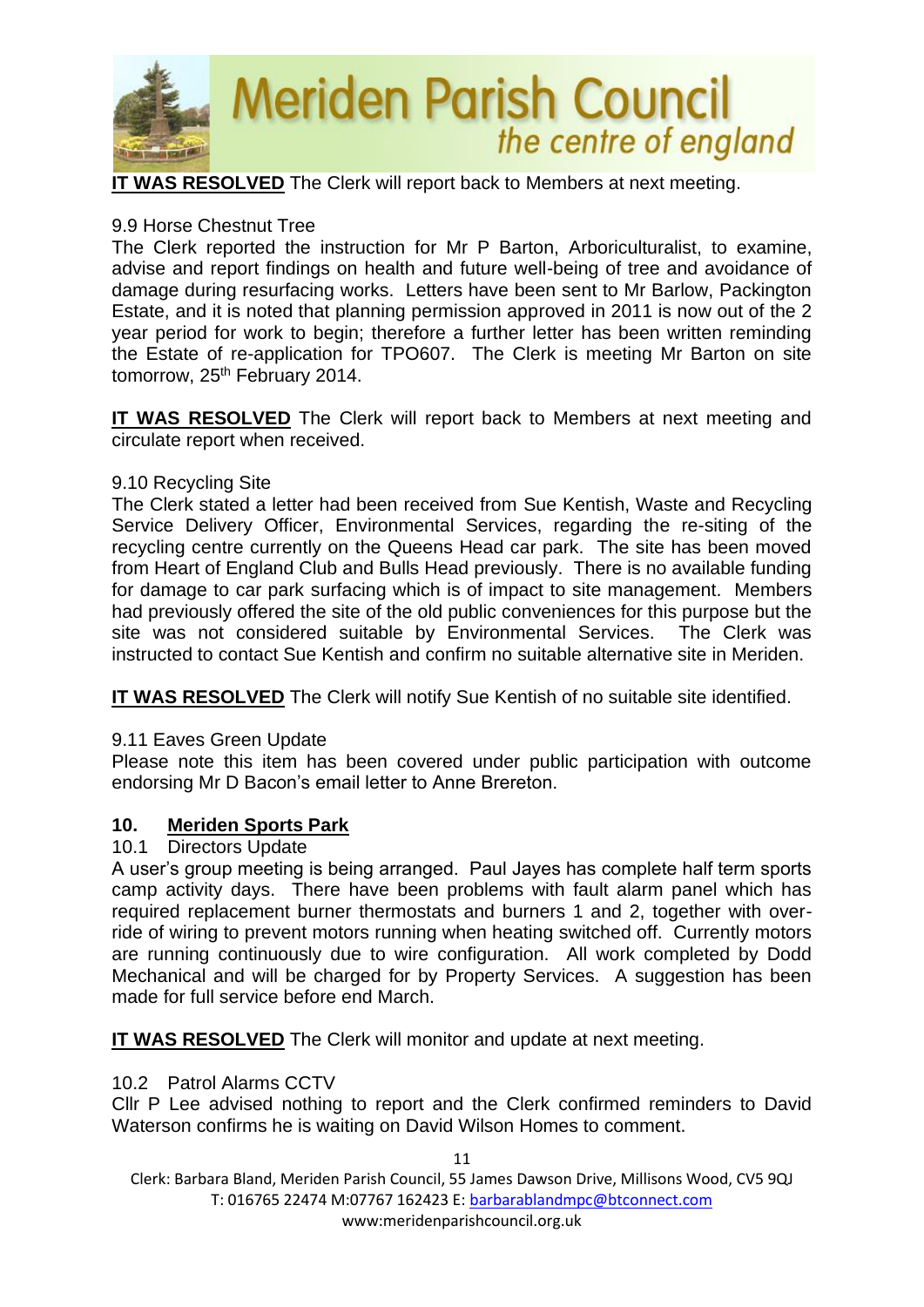

**IT WAS RESOLVED** Cllr P Lee will continue to monitor the situation. The Clerk will chase David Waterson for reply and solution to conclude this item.

### 10.3 Packington Estate

The Clerk had received a letter from Mr Barlow, circulated to Members, answering questions raised during January's meeting. The letter concludes that Lord Aylesford is currently away from the Estate and Mr Barlow will seek a definitive answer from his Lordship upon his return.

**IT WAS RESOLVED** The Clerk will acknowledge Mr Barlow's letter and request a definitive answer from Lord Aylesford.

### **11. Planning Matters**

11.1 Neighbourhood Planning Applications update for Members.

| 2014/112*new<br>The current application shows<br>alterations to the door and<br>two windows of the house,<br>and changes to the shopfront<br>to create two doors and block<br>up one. Jon Hallam, named<br>officer, has asked that the<br>shopfront element be deleted<br>from the proposal and has<br>this<br>that<br>advised<br>would<br>require a separate planning<br>application.<br>This is because the shopfront<br>was not part of the application<br>13/1874 and so cannot now<br>be submitted as a variation to<br>that scheme. Please also see<br>email from Martin Saunders<br>regarding shop front colour<br>circulated 11 Feb. | <b>News Express</b>      | Variation of Condition 1 on<br>2013/1874 for fenestration<br>alterations |
|----------------------------------------------------------------------------------------------------------------------------------------------------------------------------------------------------------------------------------------------------------------------------------------------------------------------------------------------------------------------------------------------------------------------------------------------------------------------------------------------------------------------------------------------------------------------------------------------------------------------------------------------|--------------------------|--------------------------------------------------------------------------|
| 2014/299*new                                                                                                                                                                                                                                                                                                                                                                                                                                                                                                                                                                                                                                 | 6a Meriden Park Homes    | Reduce height of hedge and<br>trim away from property                    |
| 2014/240*new                                                                                                                                                                                                                                                                                                                                                                                                                                                                                                                                                                                                                                 | 23 Strawberry Fields     | Change of Use to residential<br>curtiledge                               |
| 2014/168*new                                                                                                                                                                                                                                                                                                                                                                                                                                                                                                                                                                                                                                 | <b>Meriden Hall</b>      | Fell Yew, Ash, Pine. Remove<br>damaged limbs from Oak &<br>Ash           |
| 2014/192*new                                                                                                                                                                                                                                                                                                                                                                                                                                                                                                                                                                                                                                 | <b>Brailes Farm</b>      | Portal Frame Agricultural<br><b>Building</b>                             |
| 2014/30*new                                                                                                                                                                                                                                                                                                                                                                                                                                                                                                                                                                                                                                  | Meriden Mobile Home Park | Removal of conditions 3 & 4<br>and variation conditions 1 on<br>2013/508 |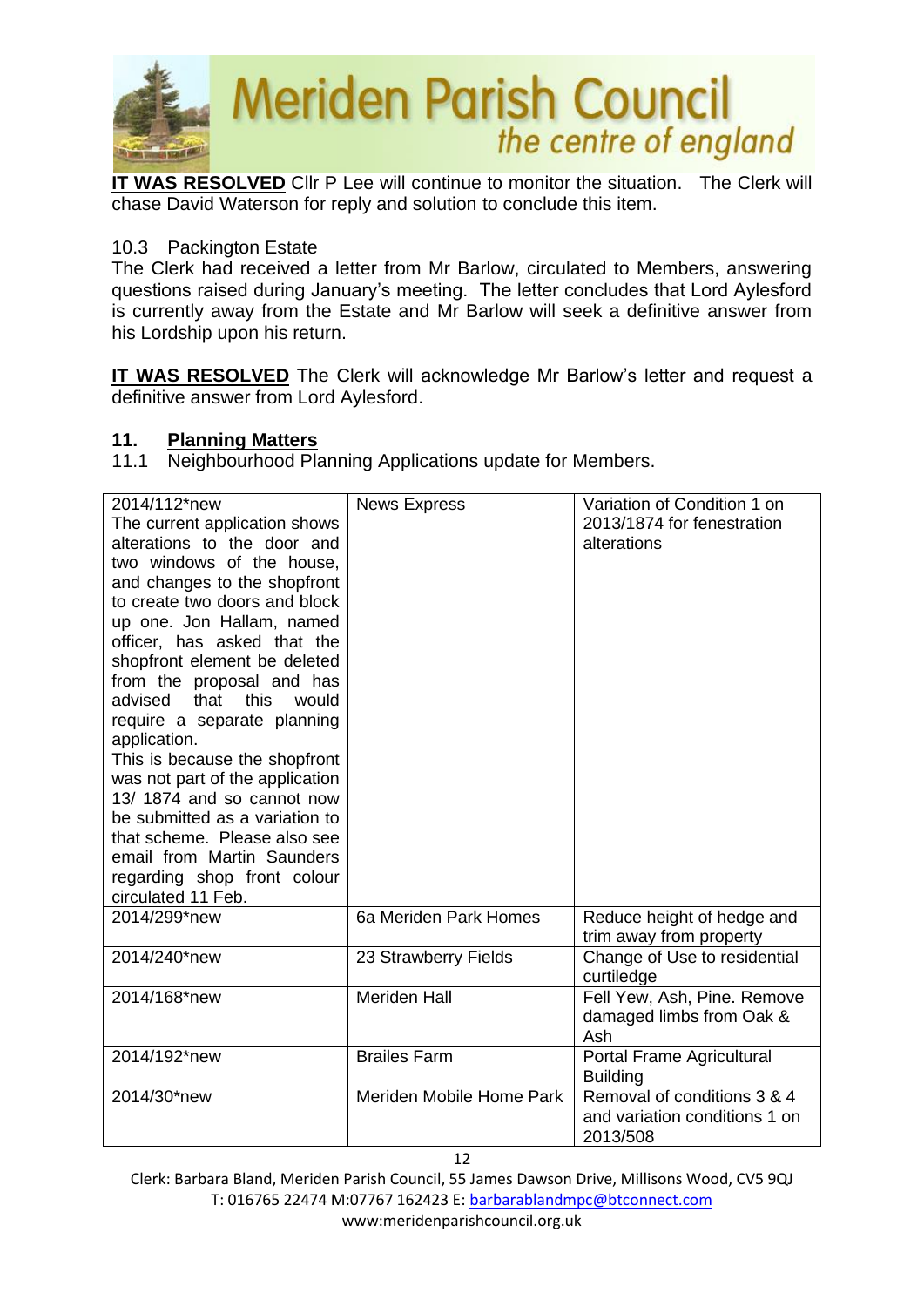

| 2014/167*new                                                                                                                                                                                              | Meriden Mobile Home Park                    | Retain 2 ancillary storage<br>sheds to 2 residential mobile<br>homes |
|-----------------------------------------------------------------------------------------------------------------------------------------------------------------------------------------------------------|---------------------------------------------|----------------------------------------------------------------------|
| 2013/2109 Waiting<br>Please note email circulated<br>to Members from Mr Addleton<br>20/2. Email sent to Becky<br>Stevens, named Officer, for<br>history and overview of<br>previous planning application. | Peastocking, Showell Lane                   | Retrospective roof extension<br>and dormer window                    |
| 2014/10 Waiting<br>Please note email circulated<br>24/2 from Mr Marshall.                                                                                                                                 | The Grange, Main Road                       | UPVC Doors Grade II bldg                                             |
| 2014/18 Approved                                                                                                                                                                                          | 16 Grace Road                               | Single storey extension                                              |
| 2013/2028 Approved                                                                                                                                                                                        | <b>Cornets End Quarry</b><br>Jack Moody Ltd | Concrete Platform new<br>composting plant                            |
| 2013/2041 Withdrawn                                                                                                                                                                                       | 6c Meriden Hall, Park<br>Homes              | Holly Bush removal                                                   |
| 2013/1859 Waiting                                                                                                                                                                                         | Windmill Lane, Balsall                      | <b>Games Room</b>                                                    |
|                                                                                                                                                                                                           |                                             |                                                                      |

**IT WAS RESOLVED** The Clerk will continue notifying Members of Parish Notifications for and recording comments on planning portal.

11.2 Conservation – Senior Planner's update

The Clerk had previously circulated to Members the email response from Martin Saunders, senior planner, conservation, as follows:-

"I have discussed the recent application at News Express. The condition to ask for alterations to the shopfront colour was not imposed on the recent consent as it was not considered reasonable and relevant. This is not to say that the colour could not be altered to one better suited to the conservation area to the foreground. It is simply that the planning application did not constitute an opportunity to impose such a condition. Having said this, I think that the current blue is not particularly incongruous here. The greater visual impact is perhaps a result of the four blue and white panels with text that block the view through the two right hand windows. I find this at odds with the domestic and village scale and character of the green as it prevents the view of activity and life within the shop in quite an urban manner.

Consulting records reveals the shopfront in its current form in 1980 when the Stars fascia sign was applied for. The colour of the framing may have been changed but to use the dark blue currently used would not have constituted development requiring planning consent.

The current application shows alterations to the door and two windows of the house, and changes to the shopfront to create two doors and block up one.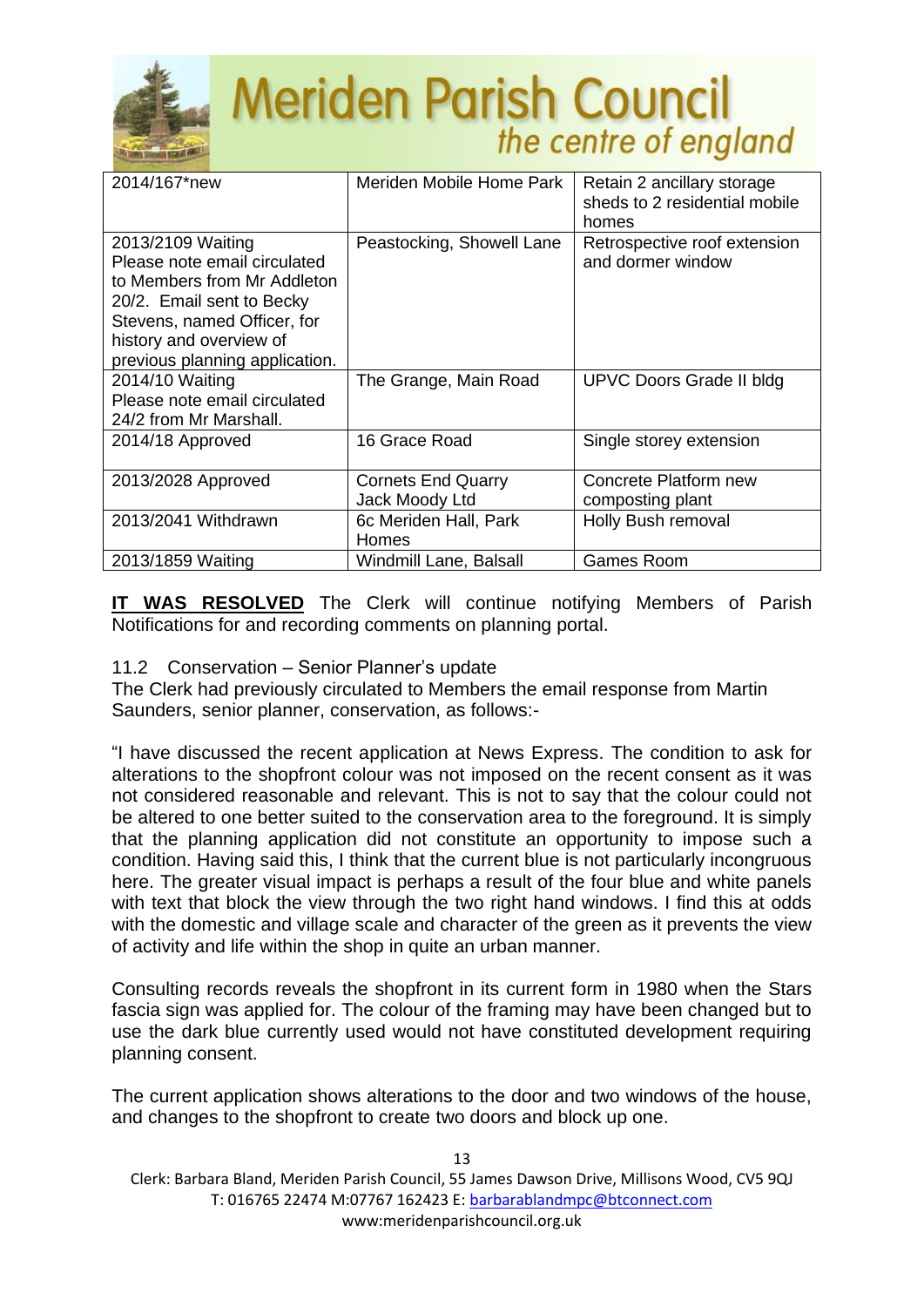

Planners have asked that the shopfront element be deleted from the proposal and has advised that this would require a separate planning application. This is because the shopfront was not part of the application 13/1874 and so cannot now be submitted as a variation to that scheme."

**IT WAS RESOLVED** The Clerk will continue notifying Members by email for consideration and comment of Parish Notifications.

# 11.3 Jephson Housing

Cllr Weaver advised that the Clerk had received telephone and email requests for a meeting with Parish Councillors and to share an indicative plan layout for development of senior resident homes on identified land in Jephson ownership. Members considered the proposal linked to Meriden gap, inappropriate development in green belt and potential Rural Exceptions Policy. Members agreed the need for housing to meet the need of senior residents indentified in the Parish Plan and Visual Design Statement; however concluded inappropriate development site.

**IT WAS RESOLVED** The Clerk was requested to contact Jephson Housing and arrange a private meeting with Councillors to understand fully the proposal and impact prior to any further decision and public consulation.

### **12. Parish Council Newsletter** Editorial Committee

Cllr Lee advised Members the deadline had been reached for news to be published in Meriden Mag.

**IT WAS RESOLVED** Cllr M Lee liaising with Meriden Mag editors.

### **13. Oil Painting & Kittermaster Collection**

Cllr Kipling advised the Heart of England Social Club Committee agreed for the oil painting to reside in the lounge area.

**IT WAS RESOLVED** Cllr Kipling will organise display.

# **14. Councillor's reports and items for future agenda**

- Cllr P Lee reminded Members of David Waterson's email requesting instruction regarding the transfer of freehold of Meriden Sports Park from SMBC and for this to be placed on the agenda for March.
- **15. Correspondence & Communication** for information share only

The Clerk electronically circulates information to Members.

**IT WAS RESOLVED** Members acknowledged receipt of emailed correspondence and the Clerk will continue to circulate via email all updates.